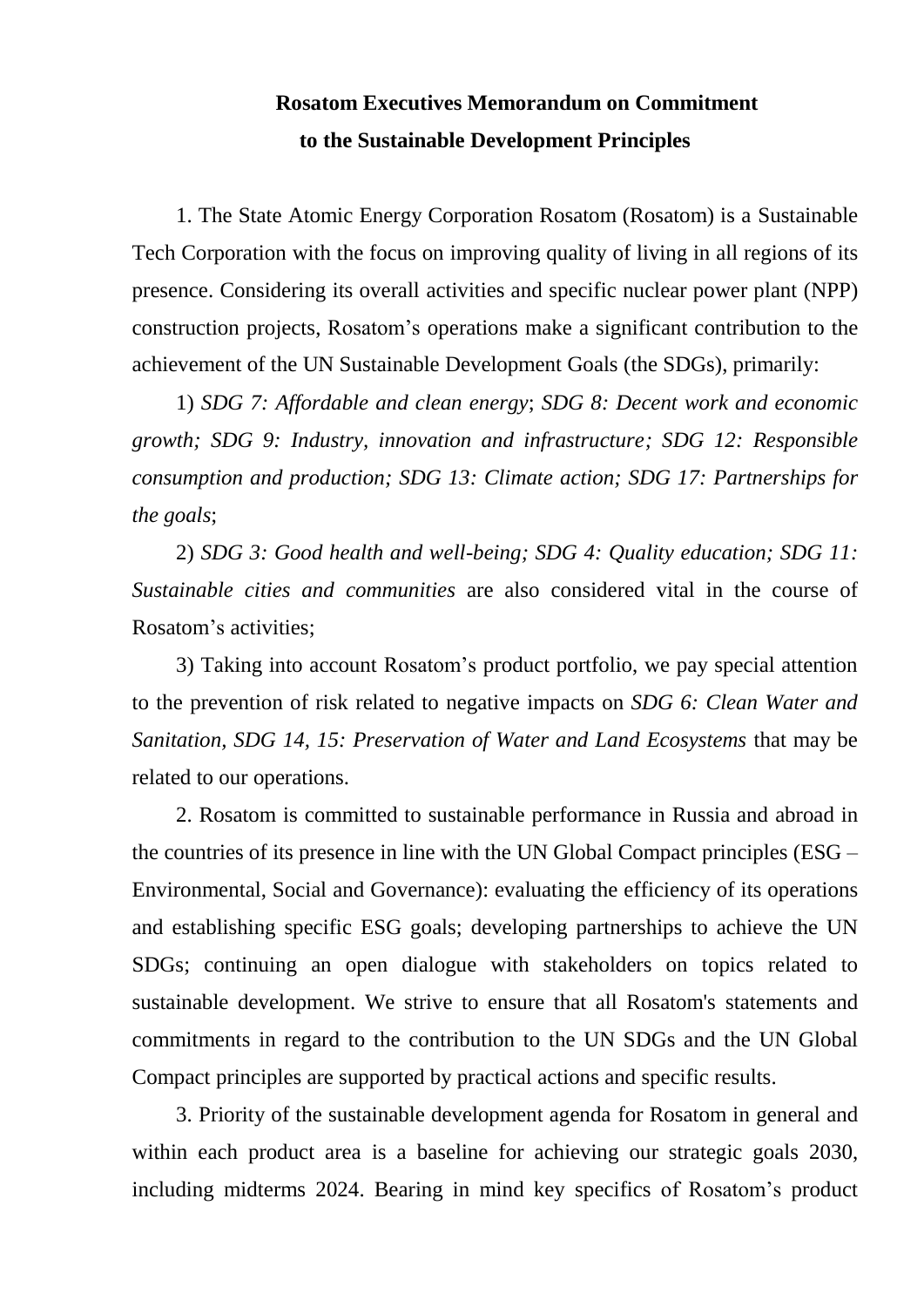portfolio and geography of its operations, we develop ESG risk management system and monitor relevant market opportunities in our activities.

4. We believe, Rosatom's product portfolio should comply with the criteria stipulated by the Rosatom internal sustainability qualification procedure<sup>1</sup>, as well as with national and international regulations on sustainable and green products and projects<sup>2</sup>. Such compliance is considered to be a part of business development process. We pay special attention to the climate and environmental efficiency of our operations, including focus on "Do no significant harm" principle, e.g. preventing negative impacts on human health and the environment. Rosatom's strategic priority in this regard is to develop products and projects for efficient energy transition both in Russia and abroad in the countries of its presence.

5. Rosatom is a world leader in technologies for clean and safe nuclear energy. We make our best efforts to ensure that nuclear energy comply with the ESG requirements, including national and international ESG regulations. Together with utmost importance of climate change combat, we are confident that it is impossible to achieve the global net-zero without nuclear energy. It is our commitment to fulfill our time and budget obligations for construction of NPP, product supply, performance of works and provision of services as a contribution to achievement of national and global climate goals. We consider our special priority to provide to all our stakeholders in Russia and abroad full and transparent information about climate efficiency, safety and security of Rosatom's technologies and solutions for human health and the environment. Rosatom places a priority to development of technologies for closing nuclear fuel cycle, as well as improvement of efficiency of radioactive waste management and spent nuclear fuel management.

6. Constant development of human potential and the human-centered approach are Rosatom's strategic objectives. Implementing social aspects of the UN Global Compact principles, we pay special attention to guarantees of equal opportunities

**.** 

 $1$  ref. Clause 7.8 of the Unified Industry Policy on Sustainable Development of Rosatom State Corporation and its Organizations dated 25.12.2020 No. 1/1623-P

<sup>&</sup>lt;sup>2</sup> Including EU Taxonomy on sustainable finance, Taxonomy of green projects and Taxonomy of adaptation projects of the Russian Federation, Climate bonds initiative taxonomy (CBI), LMA sustainable financing principles (including Green loan principles), ICMA sustainable financing principles (including Green Bond Principles).